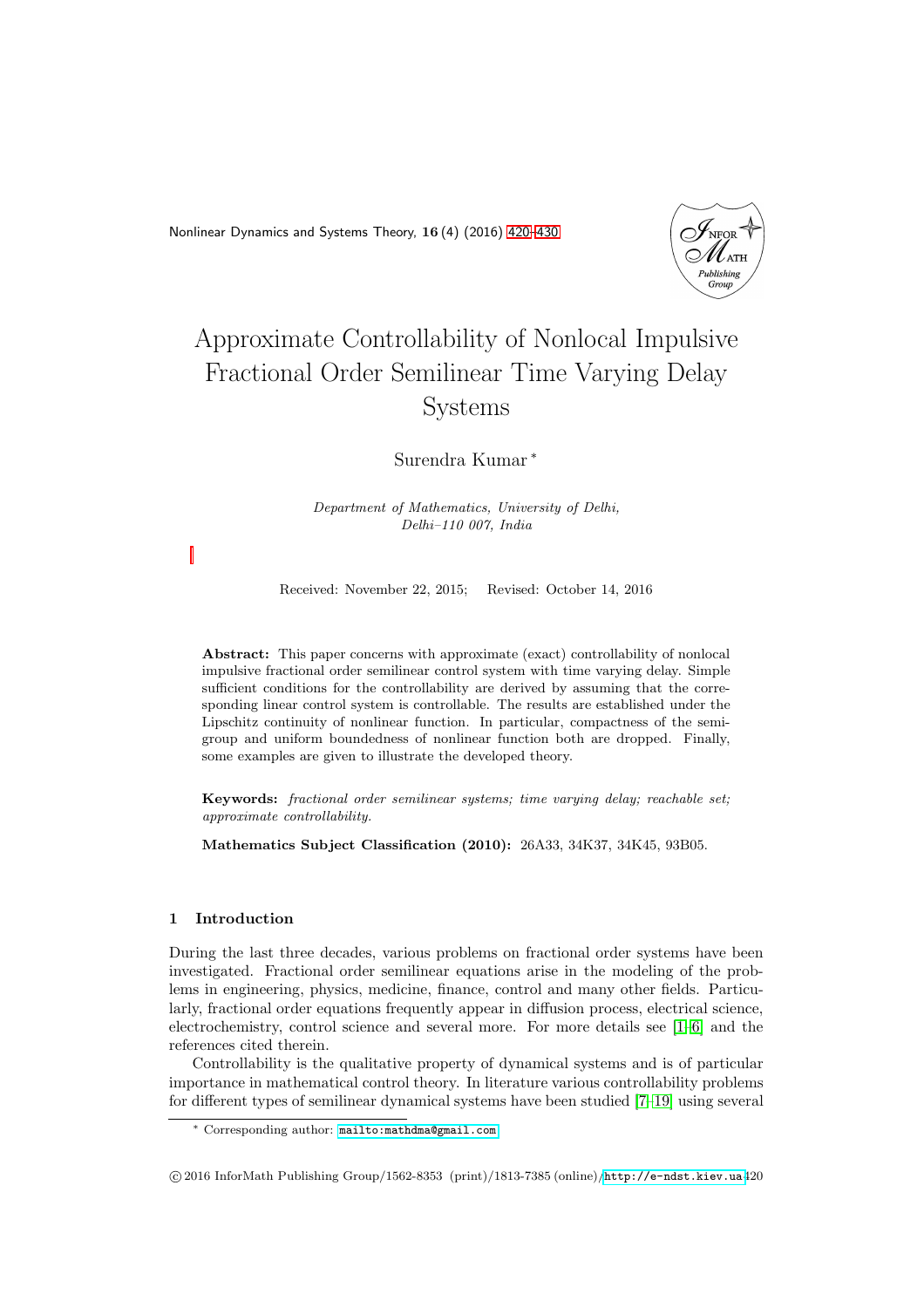methods. Among these methods, the fixed point approach is frequently used to show the controllability of the system, in which the authors converted the controllability problem into a fixed point problem with the assumption that the controllability operator has an induced inverse in a function space [\[20–](#page-9-1)[24\]](#page-9-2). In this approach, an inequality condition is always required that involves various system parameters and sometimes this condition is difficult to verify in applications.

A large number of physical dynamic systems and biological processes include time varying delay. The delays in engineering systems such as electric systems are often timevarying and sometimes vary violently with time. It is however not necessary that a system containing either time-invariant or time-varying delays is controllable. Thus the study of various types of controllability is important for application points of view. Tomar and Kumar [\[25\]](#page-9-3) proved the approximate controllability of first order semilinear system with time varying delay. In [\[26\]](#page-9-4) Muthukumar et al. showed the approximate controllability of nonlinear stochastic evolution time-varying delay systems. The approximate controllability of semilinear system in which the nonlinear term contains fixed delay in the state has been addressed in [\[14,](#page-9-5) [27\]](#page-9-6). The approximate controllability of semilinear fractional control systems, where the control function depends on multi-delay arguments and the nonlocal condition is fractional, is discussed by Debbouche and Torres [\[28\]](#page-9-7). Recently, Ji [\[29\]](#page-10-0) studied the approximate controllability of fractional order control system without the compactness conditions or Lipschitz conditions for the nonlocal function.

The dynamics of many processes are subject to abrupt changes, such as shocks, harvesting and natural disasters. Short term perturbations from continuous and smooth dynamics are involved in these phenomena and the duration of these perturbations is negligible in comparison with the duration of an entire evolution. Impulsive equations have been developed in important fields of science and technology such as modeling of impulsive problems in physics, population dynamics, ecology, biotechnology, etc. and hence the study of such systems is important. The existence and uniqueness of the mild solution of fractional order impulsive semilinear system is discussed in [\[30,](#page-10-1) [31\]](#page-10-2). Using Krasnoselskii's fixed point theorem Tai and Wang [\[32\]](#page-10-3) studied the controllability of fractional order impulsive neutral functional integrodifferential systems in Banach space. Sufficient conditions for the controllability of the impulsive fractional evolution integrodifferential equations in Banach spaces are established using Banach's fixed point theorem [\[33\]](#page-10-4). Kumar and Sukavanam [\[34\]](#page-10-5) proved approximate controllability of fractional order semilinear delayed systems under the Lipschitz continuity of nonlinear function and extended the results for impulsive systems also. Using Darbo-Sadovskii's fixed point theorem, sufficient conditions for approximate controllability of impulsive fractional integro-differential systems with nonlocal conditions in Hilbert space are derived by Balasubramaniam et al. [\[35\]](#page-10-6). However, it should be stressed here that there is no paper on approximate controllability of impulsive nonlocal fractional order system so far in which the nonlinear term contains time varying delay. This is the motivation of the present paper.

The main objective of this paper is to provide simple sufficient conditions for approximate controllability of semilinear systems [\(2\)](#page-2-0). In this approach, uniform boundedness of nonlinear function, compactness of  $C_0$ -semigroup and inequality condition involving system parameters are not required. Hence the results are more general and applied to a large number of class of semilinear systems. To establish the results a relation between the reachable set of semilinear system and that of the corresponding linear system is shown. Finally, sufficient conditions for the controllability of fractional order impulsive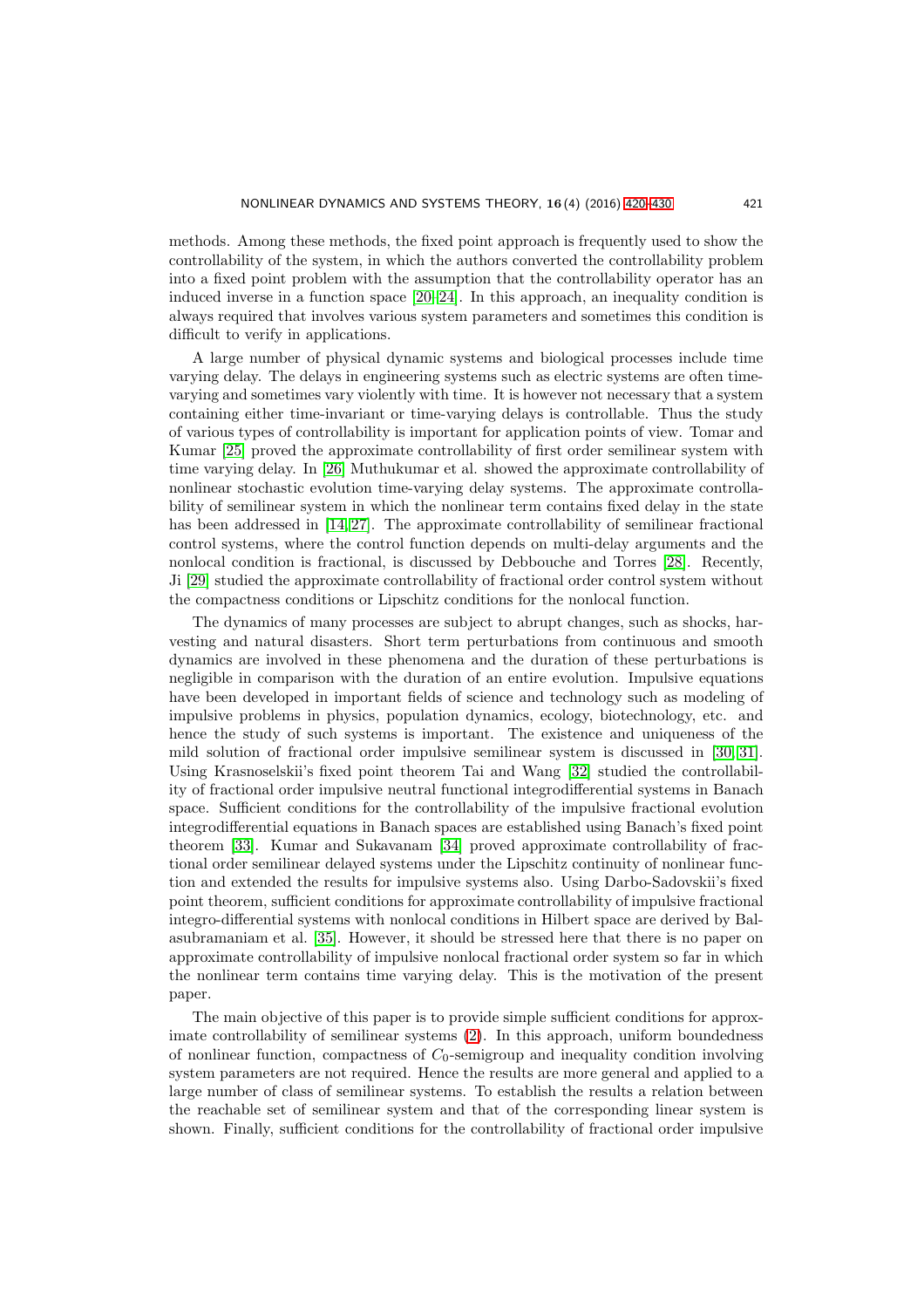system [\(1\)](#page-2-1) are obtained. The nonlinear term and nonlocal condition make the paper different from [\[34\]](#page-10-5).

The paper is organized as follows: in Section [2,](#page-2-2) the problem formulation is presented. We give some basic definitions and lemma in Section [3.](#page-2-3) Sufficient conditions for approximate controllability are obtained in Section [4.](#page-4-0) To illustrate the theory some examples are provided in Section [5.](#page-7-0)

# <span id="page-2-2"></span>2 Problem Formulation

Let V,  $\hat{V}$  be Banach spaces and  $Z = L_2([0, \tau]; V), Y = L_2([0, \tau]; \hat{V})$  be the corresponding function spaces. Further, let  $C_t := C([-r,t]; V), r > 0, 0 \le t \le \tau < \infty$  be a Banach space of all continuous functions from  $[-r, t]$  into V and the norm on  $\mathcal{C}_t$  be defined by

$$
\|\varphi\|_{\mathcal{C}_t} = \sup_{-r \le \eta \le t} \|\varphi(\eta)\|_V.
$$

Let  $0 < t_1 < t_2 < ... < t_m < \tau$ . Consider the following fractional order nonlocal impulsive system with time varying delay

<span id="page-2-1"></span>
$$
{}^{c}D_{t}^{\alpha}x(t) = Ax(t) + Bu(t) + f(t, x(\sigma(t))), \quad t \in ]0, \tau];
$$
  
\n
$$
h(x) = \varphi,
$$
  
\n
$$
\Delta x|_{t=t_k} = I_k(x(t_k)),
$$
  
\n
$$
k = 1, 2, ..., m,
$$
\n(1)

where  ${}^cD_t^{\alpha}$  is the Caputo fractional derivative of order  $\alpha$ ;  $1/2 < \alpha < 1$ . The state  $x(\cdot)$ takes values in Banach space V; the control function  $u(\cdot)$  takes values in Y;  $A: D(A) \subseteq$  $V \to V$  is a linear operator with dense domain  $D(A)$  generating a  $C_0$ -semigroup  $T(t)$ ; B is a bounded linear operator from V to V; the function  $f : [0, \tau] \times V \to V$  is nonlinear;  $\sigma : [0, \tau] \to [-\tau, \tau]$  is a nondecreasing, non-expensive map such that it satisfies delay property i.e.  $\sigma(t) \leq t, \forall t \in [0, \tau]; h : C_0 \to C_0$  and there exists a function  $\chi \in C_0$  such that  $h(\chi) = \varphi$ . For some examples of h one can see [\[36\]](#page-10-7). Here  $I_k$ ,  $k = 1, 2, ..., m$  are appropriate functions and  $\Delta x|_{t=t_k} = x(t_k^+) - x(t_k^-)$ , where  $x(t_k^+)$  and  $x(t_k^-)$  represent the right and left limits of  $x(t)$  at  $t = t_k$ , respectively. Let  $PC([-r, \tau], V) = \{x : [-r, \tau] \to$  $V: x(t)$  be continuous everywhere except for some  $t_k$  at which  $x(t_k^-)$  and  $x(t_k^+)$  exist and  $x(t<sub>k</sub><sup>-</sup>) = x(t<sub>k</sub>)$ . It is easy to see that  $PC([-r, \tau], V)$  is a Banach space with the norm

$$
||x||_{PC} = \sup{||x(t)|| : t \in [0, \tau] }.
$$

To establish sufficient conditions for controllability of system [\(1\)](#page-2-1), we first discuss controllability of the following nonlocal fractional order semilinear control system with time varying delay

<span id="page-2-0"></span>
$$
{}^{c}D_{t}^{\alpha}x(t) = Ax(t) + Bu(t) + f(t, x(\sigma(t))), \quad t \in ]0, \tau];
$$
  
\n
$$
h(x) = \varphi,
$$
\n
$$
(2)
$$

## <span id="page-2-3"></span>3 Preliminaries

In this section some basic definitions and lemma, which are useful for further developments, are given.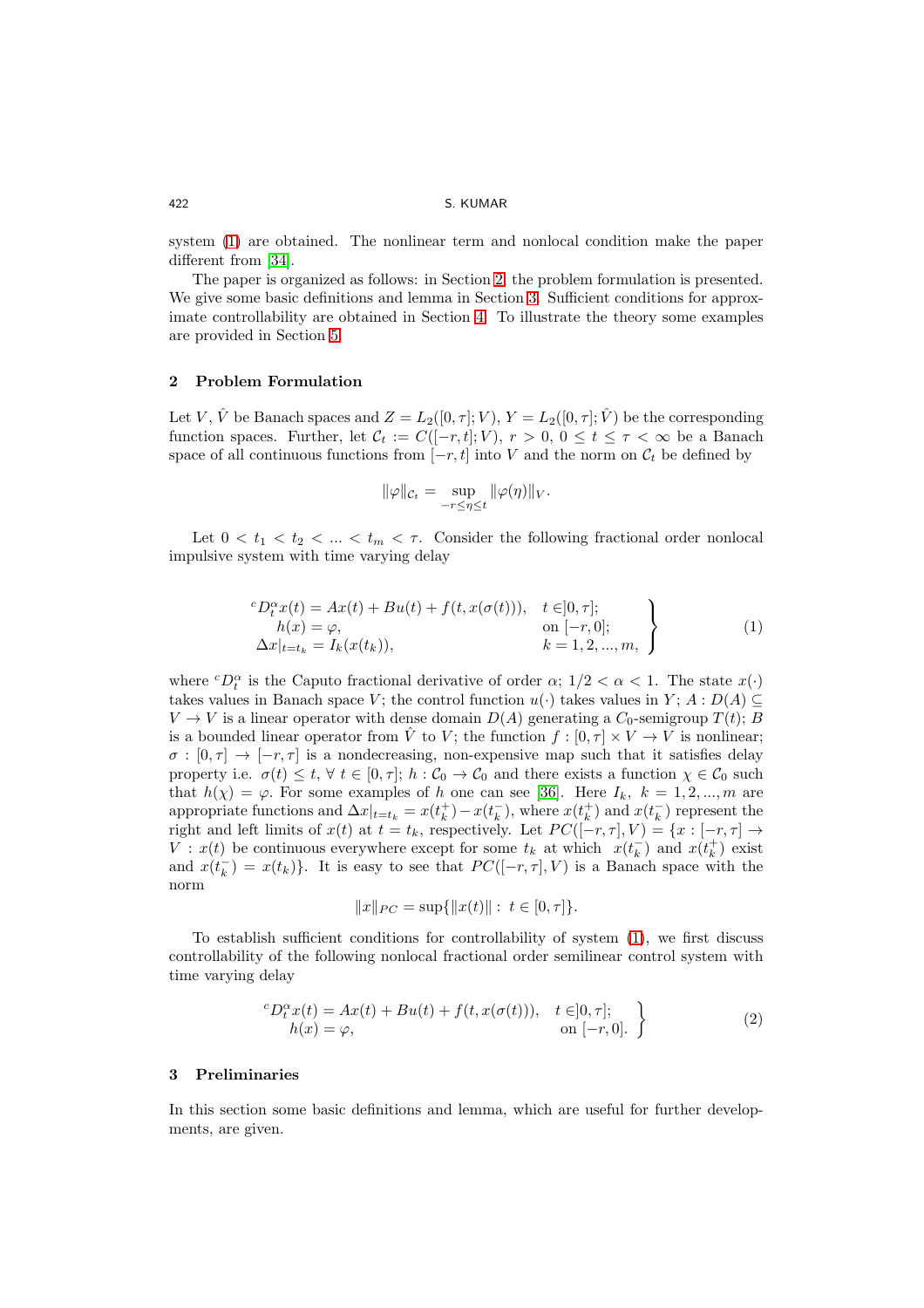**Definition 3.1** A real function  $f(t)$  is said to be in the space  $C_{\alpha}$ ,  $\alpha \in \mathbb{R}$  if there exists a real number  $p > \alpha$ , such that  $f(t) = t^p g(t)$ , where  $g \in C[0, \infty)$  and it is said to be in the space  $C_{\alpha}^{m}$  iff  $f^{(m)} \in C_{\alpha}$ ,  $m \in N$ .

**Definition 3.2** The Riemann-Liouville fractional integral operator of order  $\beta > 0$  of function  $f \in C_\alpha$ ,  $\alpha \geq -1$  is defined as

$$
I^{\beta}f(t) = \frac{1}{\Gamma(\beta)} \int_0^t (t-s)^{\beta-1} f(s)ds,
$$

where  $\Gamma$  is the Euler gamma function.

**Definition 3.3** If the function  $f \in C_{-1}^{m}$  and m is a positive integer then we can define the fractional derivative of  $f(t)$  in the Caputo sense as

$$
{}^{c}D_{t}^{\alpha}f(t) = \frac{1}{\Gamma(m-\alpha)} \int_{0}^{t} (t-s)^{m-\alpha-1} f^{m}(s)ds, \text{ where } m-1 \leq \alpha < m.
$$

**Definition 3.4** [\[37\]](#page-10-8) A function  $x \in \mathcal{C}_{\tau}$  is said to be the mild solution of [\(2\)](#page-2-0) if it satisfies

$$
x(t) = S_{\alpha}(t)\chi(0) + \int_0^t (t-s)^{\alpha-1} T_{\alpha}(t-s)[Bu(s) + f(s, x(\sigma(s)))]ds, \ t \in [0, \tau];
$$
  

$$
x(t) = \chi(t), \ t \in [-r, 0],
$$

where

$$
S_{\alpha}(t)x = \int_0^{\infty} \phi_{\alpha}(\theta)T(t^{\alpha}\theta)xd\theta,
$$
  

$$
T_{\alpha}(t)x = \alpha \int_0^{\infty} \theta \phi_{\alpha}(\theta)T(t^{\alpha}\theta)xd\theta.
$$

Here  $\phi_{\alpha}(\theta) = \frac{1}{\alpha} \theta^{-1-1/\alpha} \psi_{\alpha}(\theta^{-1/\alpha})$  is the probability density function defined on  $(0, \infty)$ , that is  $\phi_{\alpha}(\theta) \geq 0$ , and  $\int_0^{\infty} \phi_{\alpha}(\theta) d\theta = 1$ . We define  $\psi_{\alpha}(\theta)$  as  $\psi_{\alpha}(\theta) =$  $\frac{1}{\pi} \sum_{n=1}^{\infty} (-1)^{n-1} \theta^{-n\alpha-1} \frac{\Gamma(n\alpha+1)}{n!} \sin(n\pi\alpha), \theta \in (0, \infty).$ 

**Definition 3.5** Let  $x(\tau)$  be the state value of system [\(2\)](#page-2-0) at time  $\tau$  corresponding to the control  $u$ . The system  $(2)$  is said to be approximately controllable in time interval  $[0, \tau]$ , if for every desired final state  $\xi$  and  $\epsilon > 0$  there exists a control function  $u \in Y$ such that the solution of [\(2\)](#page-2-0) satisfies

$$
||x(\tau) - \xi|| \le \epsilon.
$$

The above definition gives exact controllability of system [\(2\)](#page-2-0) iff  $\epsilon = 0$ .

The set  $K_{\tau}(f) = \{x(\tau) \in V : x(\cdot), \text{ is the mild solution of (2)}\}$  $K_{\tau}(f) = \{x(\tau) \in V : x(\cdot), \text{ is the mild solution of (2)}\}$  $K_{\tau}(f) = \{x(\tau) \in V : x(\cdot), \text{ is the mild solution of (2)}\}$  and is called the reach-able set of the system [\(2\)](#page-2-0). If  $f \equiv 0$ , then the system (2) is known as the corresponding linear system and denoted by  $(2)^*$ . In this case,  $K_{\tau}(0)$  denotes the reachable set of the linear system [\(2\)](#page-2-0)<sup>∗</sup> .

Definition 3.6 The system [\(2\)](#page-2-0) is said to be approximately (exactly) controllable on  $[0, \tau]$  if  $\overline{K_{\tau}(f)} = V(K_{\tau}(f) = V)$ , where  $\overline{K_{\tau}(f)}$  denotes the closure of  $K_{\tau}(f)$ . Clearly, the corresponding linear system  $(2)^*$  is approximately controllable if  $\overline{K_{\tau}(0)} = V$ .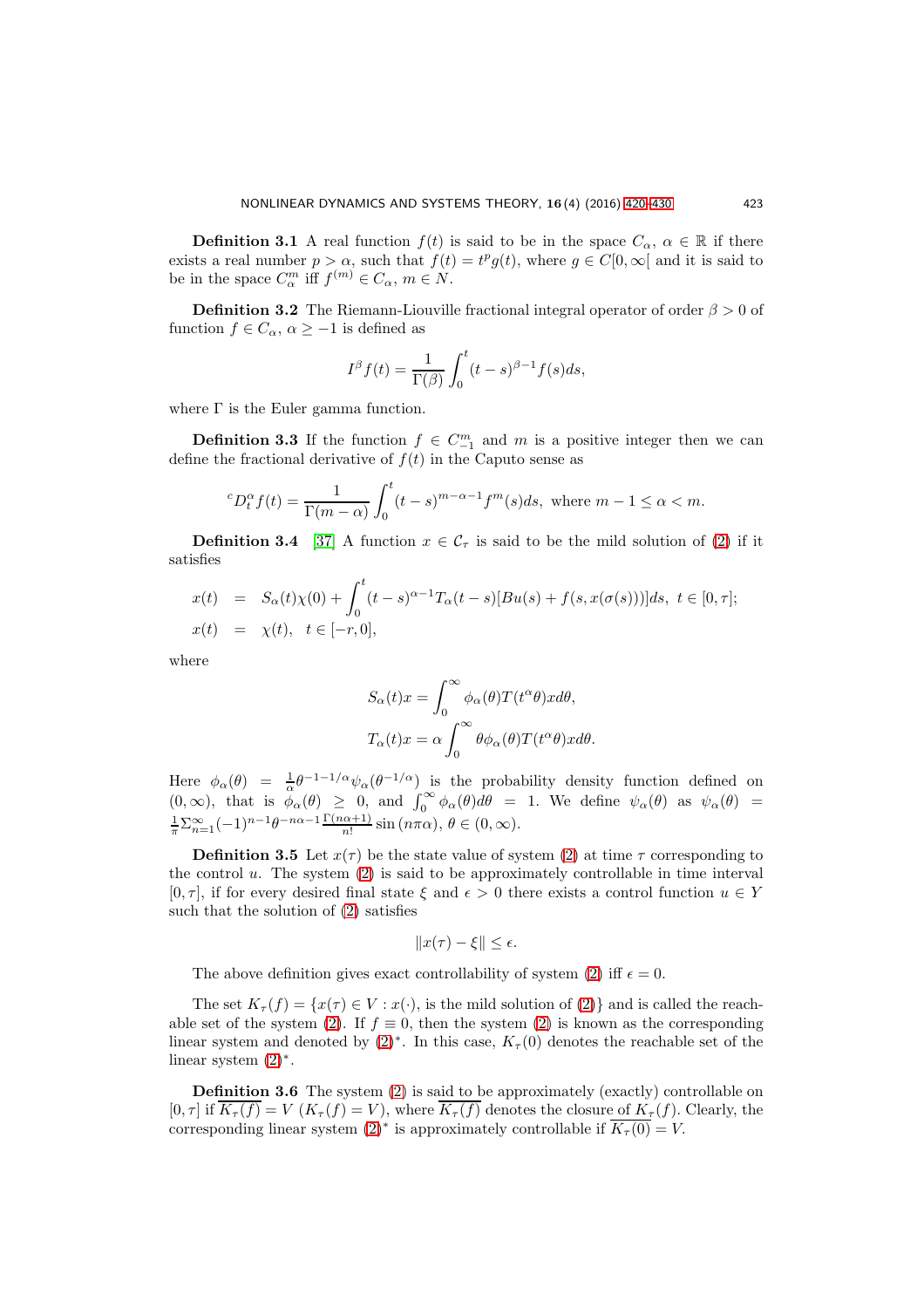**Lemma 3.1** For any fixed  $t \geq 0$ ,  $S_{\alpha}(t)$  and  $T_{\alpha}(t)$  are linear and bounded operators, that is, for any  $x \in V$ ,  $||S_{\alpha}(t)x|| \leq M||x||$  and  $||T_{\alpha}(t)x|| \leq \frac{M\alpha}{\Gamma(\alpha+1)}||x||$ , where M is a constant such that  $||T(t)|| \leq M$ , for all  $t \in [0, \tau]$  (see Lemma 3.2 [\[37\]](#page-10-8)).

We now define the operator  $F: Z \to Z$  as

$$
[Fx](t) = f(t, x(\sigma(t))), \ x \in Z.
$$

The following conditions are required to establish the results:

[H1] The nonlinear function satisfies the Lipschitz continuity, i.e. there exists some positive constant l such that

$$
|| f(t, x) - f(t, y)||_V \leq l||x - y||_{\mathcal{C}_{\tau}},
$$
 for all  $x, y \in V$ .

**Remark 3.1** Under assumption  $[H1]$  one can easily verify that the mild solution of system [\(2\)](#page-2-0) exists and is unique.

[H2] Range of function  $F$  is a subset of closure of range of  $B$ , i. e.

$$
R(F) \subseteq \overline{R(B)}.
$$

**Remark 3.2** To support this condition an example is given. Also if  $B = I$  the range condition is trivially true. In several real life problems the above condition is also satisfied [\[38\]](#page-10-9).

[H3] The linear system  $(2)$ <sup>\*</sup> is approximately controllable.

# <span id="page-4-0"></span>4 Main Results

# 4.1 Controllability of semilinear system

<span id="page-4-4"></span>**Theorem 4.1** Under the assumptions  $[H1]-[H3]$  the fractional order semilinear control system [\(2\)](#page-2-0) is approximately controllable.

**Proof.** To prove the result, we will show that  $K_{\tau}(0) \subset K_{\tau}(f)$ . For this, we assume that  $x(\cdot)$  is the mild solution of  $(2)^*$  corresponding to a control  $u \in Y$  which is given by

<span id="page-4-1"></span>
$$
x(t) = S_{\alpha}(t)\chi(0) + \int_0^t (t-s)^{\alpha-1} T_{\alpha}(t-s)Bu(s)ds, \quad t \in [0, \tau];
$$
  
\n
$$
x(t) = \chi(t), \qquad t \in [-r, 0].
$$
\n(3)

Since  $Fx \in \overline{R(B)}$  (by [H2]), for a given  $\epsilon > 0$  there exists a control function  $w \in Y$  such that

<span id="page-4-3"></span>
$$
||Fx - Bw||_Z \le \epsilon. \tag{4}
$$

We now assume that  $y(t)$  is the mild solution of [\(2\)](#page-2-0) corresponding to the control  $(u - w)$ in  $Y$  then

<span id="page-4-2"></span>
$$
y(t) = S_{\alpha}(t)\chi(0) + \int_0^t (t-s)^{\alpha-1} T_{\alpha}(t-s) \{B(u-w) + [Fy]\}(s) ds, \quad t \in [0, \tau];
$$
  

$$
y(t) = \chi(t), \qquad t \in [-r, 0].
$$
 (5)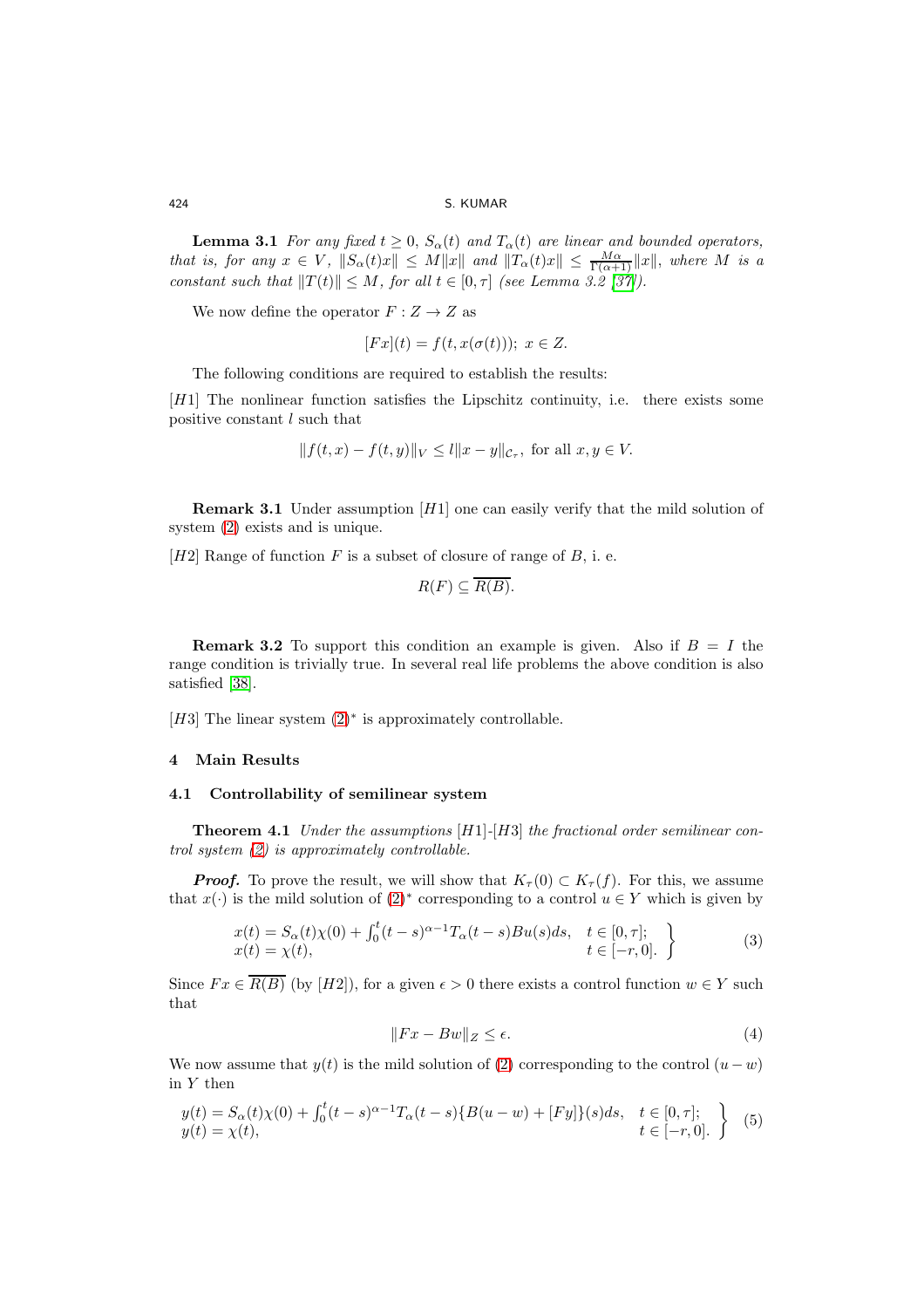If  $t \in [0, \tau]$  then from [\(3\)](#page-4-1) and [\(5\)](#page-4-2), we have

$$
x(t) - y(t) = \int_0^t (t - s)^{\alpha - 1} T_\alpha(t - s) [Bw - Fy](s) ds
$$
  

$$
= \int_0^t (t - s)^{\alpha - 1} T_\alpha(t - s) [Bw - Fx](s) ds
$$
  

$$
+ \int_0^t (t - s)^{\alpha - 1} T_\alpha(t - s) [Fx - Fy](s) ds.
$$

Taking norm on both sides and using [\(4\)](#page-4-3), we get

$$
||x(t) - y(t)||_V \leq \int_0^t (t-s)^{\alpha-1} ||T_{\alpha}(t-s)|| ||Bw(s) - Fx(s)||_V ds
$$
  
+ 
$$
\int_0^t (t-s)^{\alpha-1} ||T_{\alpha}(t-s)|| ||[Fx](s) - [Fy](s)|| ds
$$
  

$$
\leq \frac{M\alpha}{\Gamma(\alpha+1)} \Big( \int_0^t (t-s)^{2\alpha-2} ds \Big)^{1/2} \times
$$
  

$$
\Big( \int_0^t ||Bw(s) - Fx(s)||^2 ds \Big)^{1/2}
$$
  
+ 
$$
\frac{M\alpha}{\Gamma(\alpha+1)} \int_0^t (t-s)^{\alpha-1} ||[Fx](s) - [Fy](s)||_V ds
$$
  

$$
\leq \frac{M\alpha}{\Gamma(\alpha+1)} \Big( \int_0^t (t-s)^{2\alpha-2} ds \Big)^{1/2} \Big( ||Fx - Bw||_Z \Big)
$$
  
+ 
$$
\frac{M\alpha}{\Gamma(\alpha+1)} \int_0^t (t-s)^{\alpha-1} ||[Fx](s) - [Fy](s)||_V ds
$$
  

$$
\leq \frac{M\alpha\epsilon}{\Gamma(\alpha+1)} \Big( \int_0^t (t-s)^{2\alpha-2} ds \Big)^{1/2} + \frac{M\alpha}{\Gamma(\alpha+1)} \times
$$
  

$$
\int_0^t (t-s)^{\alpha-1} ||f(s, x(\sigma(s))) - f(s, y(\sigma(s)))||_V ds
$$
  

$$
\leq \frac{M\alpha\epsilon}{\Gamma(\alpha+1)} \sqrt{\frac{\tau^{2\alpha-1}}{2\alpha-1}}
$$
  
+ 
$$
\frac{Ml\alpha}{\Gamma(\alpha+1)} \int_0^{\tau} (\tau - s)^{\alpha-1} ||x - y||_{\mathcal{C}_{\tau}} ds.
$$

For all values of  $t\in[-r,\tau],$  we have

$$
||x(t) - y(t)||_V \le \frac{M\alpha\epsilon}{\Gamma(\alpha+1)} \sqrt{\frac{\tau^{2\alpha-1}}{2\alpha-1}} + \frac{Ml\alpha}{\Gamma(\alpha+1)} \int_0^\tau (\tau - s)^{\alpha-1} ||x - y||_{\mathcal{C}_\tau} ds.
$$

Using Gronwall's inequality, we get

$$
\begin{array}{rcl}\n\|x-y\|_{\mathcal{C}_{\tau}} & \leq & \dfrac{M\alpha\epsilon}{\Gamma(\alpha+1)} \sqrt{\dfrac{\tau^{2\alpha-1}}{2\alpha-1}} \exp\left(\dfrac{Ml\alpha}{\Gamma(\alpha+1)} \int_0^t (t-s)^{\alpha-1} ds\right) \\
& \leq & \dfrac{M\alpha\epsilon}{\Gamma(\alpha+1)} \sqrt{\dfrac{\tau^{2\alpha-1}}{2\alpha-1}} \exp\left(\dfrac{Ml\tau^{\alpha}}{\Gamma(\alpha+1)}\right).\n\end{array}
$$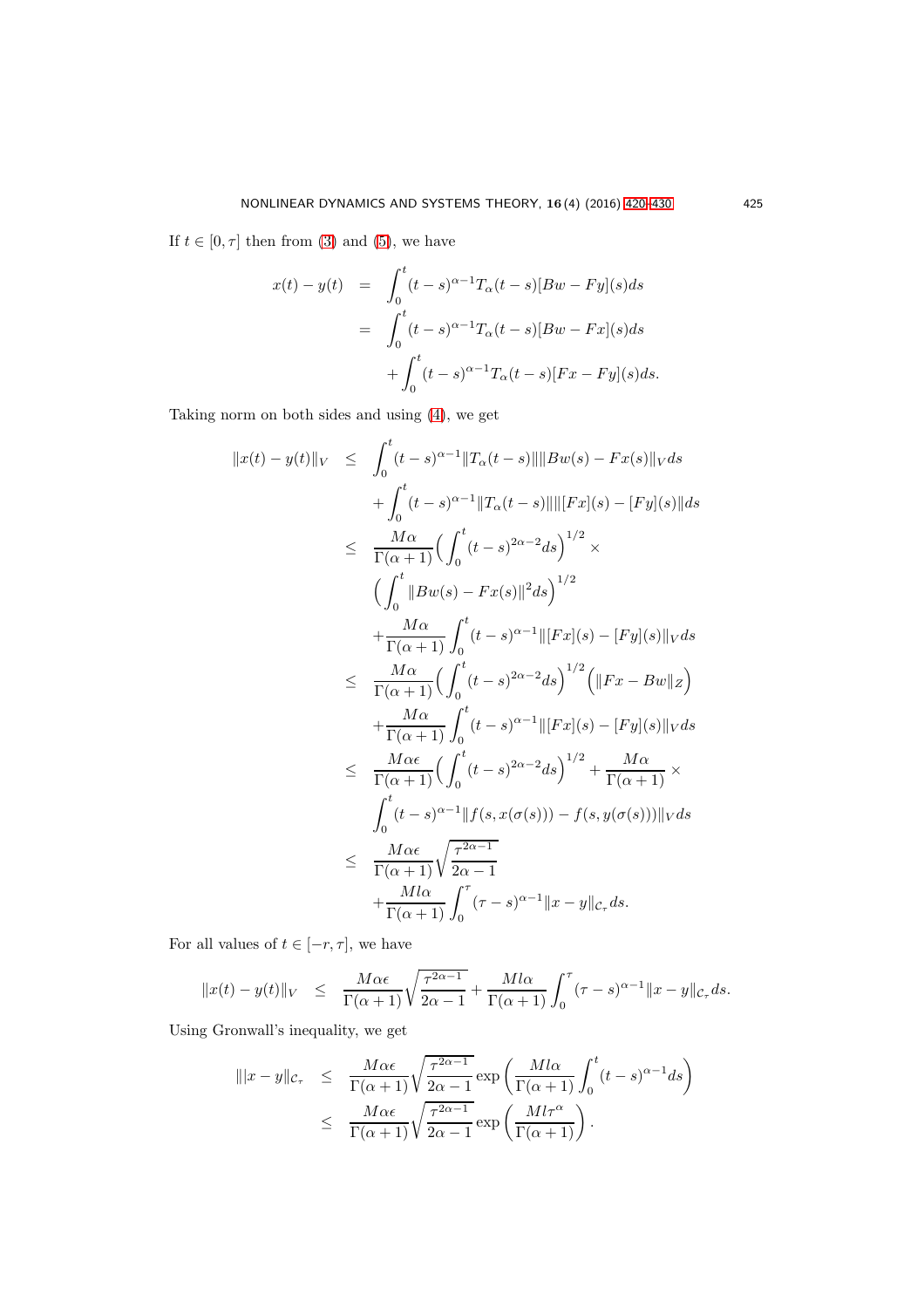Since the right hand side of above inequality depends on  $\epsilon > 0$  and  $\epsilon$  is arbitrary, it is clear that  $||x - y||_{\mathcal{C}_{\tau}}$  can be made arbitrary small by choosing suitable value of control function  $w$ . It now follows that the reachable set of system  $(2)$  is dense in the reachable set of system  $(2)$ <sup>\*</sup>, which is dense in V due to condition [H3]. Hence the approximate controllability of [\(2\)](#page-2-0)<sup>∗</sup> implies that of the semilinear control system [\(2\)](#page-2-0). This completes the proof.

# 4.2 Controllability of Impulsive System

We now prove the approximate controllability of the system  $(1)$ .

**Definition 4.1** [\[30,](#page-10-1) [31\]](#page-10-2) The mild solution of the system [\(1\)](#page-2-1) is a function  $x \in \mathbb{R}$  $PC([-r, \tau]; V)$  such that it satisfy the following integral equation

$$
x(t) = \begin{cases} S_{\alpha}(t)\chi(0) + \int_{0}^{t} (t-s)^{\alpha-1} T_{\alpha}(t-s)[Bu(s) + f(s, x(\sigma(s)))]ds, & t \in ]0, t_{1}]; \\ S_{\alpha}(t-t_{1})[x(t_{1}^{-}) + I(x(t_{1}^{-}))] + \int_{t_{1}}^{t} (t-s)^{\alpha-1} T_{\alpha}(t-s)[Bu(s) \\ + f(s, x(\sigma(s)))]ds, & t \in ]t_{1}, t_{2}]; \\ \dots \\ S_{\alpha}(t-t_{m})[x(t_{m}^{-}) + I(x(t_{m}^{-}))] + \int_{t_{m}}^{t} (t-s)^{\alpha-1} T_{\alpha}(t-s)[Bu(s) \\ + f(s, x(\sigma(s)))]ds, & t \in ]t_{m}, \tau]; \\ \chi(t), & t \in [-r, 0]. \end{cases}
$$

<span id="page-6-0"></span>To establish the result we need one more hypothesis on the impulsive function as follows: [H4] The functions  $I_k$ ,  $k = 1, 2, \dots, m$  are continuous and uniformly bounded.

**Theorem 4.2** Under the assumptions  $|H1|$ – $|H_4|$  the fractional order semilinear control system [\(1\)](#page-2-1) is approximately controllable.

**Proof.** Let  $y(t)$  be the mild solution of [\(1\)](#page-2-1) corresponding to the control  $(u-w)$  then

$$
y(t) = \begin{cases} S_{\alpha}(t)\chi(0) + \int_{0}^{t} (t-s)^{\alpha-1} T_{\alpha}(t-s)[B(u-w)(s) \\ + f(s, y(\sigma(s)))]ds, & t \in ]0, t_1]; \\ S_{\alpha}(t-t_1)[y(t_1^-) + I(y(t_1^-))] + \int_{t_1}^{t} (t-s)^{\alpha-1} T_{\alpha}(t-s)[B(u-w)(s) \\ + f(s, y(\sigma(s)))]ds, & t \in ]t_1, t_2]; \\ \dots \\ S_{\alpha}(t-t_m)[y(t_m^-) + I(y(t_m^-))] + \int_{t_m}^{t} (t-s)^{\alpha-1} T_{\alpha}(t-s)[B(u-w)(s) \\ + f(s, y(\sigma(s)))]ds, & t \in ]t_m, \tau]; \\ \chi(t), & t \in [-r, 0]. \end{cases}
$$

The mild solution  $x(t)$  of  $(2)^*$  corresponding to a control u is given by

$$
x(t) = S_{\alpha}(t)\chi(0) + \int_0^t (t-s)^{\alpha-1} T_{\alpha}(t-s)Bu(s)ds, \quad t \in ]0, \tau];
$$
  

$$
x(t) = \chi(t), \quad t \in [-r, 0].
$$

To show the approximate controllability of semilinear system [\(1\)](#page-2-1), we divide the interval  $[-r, \tau]$  into subintervals  $[-r, 0], [0, t_1], [t_1, t_2], \cdots, [t_m, \tau]$ . Now if  $t \in ]-r, t_1]$  the approx-imate controllability of the system follows from Theorem [4.1.](#page-4-4) If  $t \in ]t_1, t_2]$ , since both  $y(t_1^-)$  and  $I(y(t_1^-))$  are bounded, we are able to prove the approximate controllability in the interval  $t \in [t_1, t_2]$  as shown in Theorem [4.1.](#page-4-4) Similarly, we can show the approximate controllability in subsequent intervals. This completes the proof of the theorem.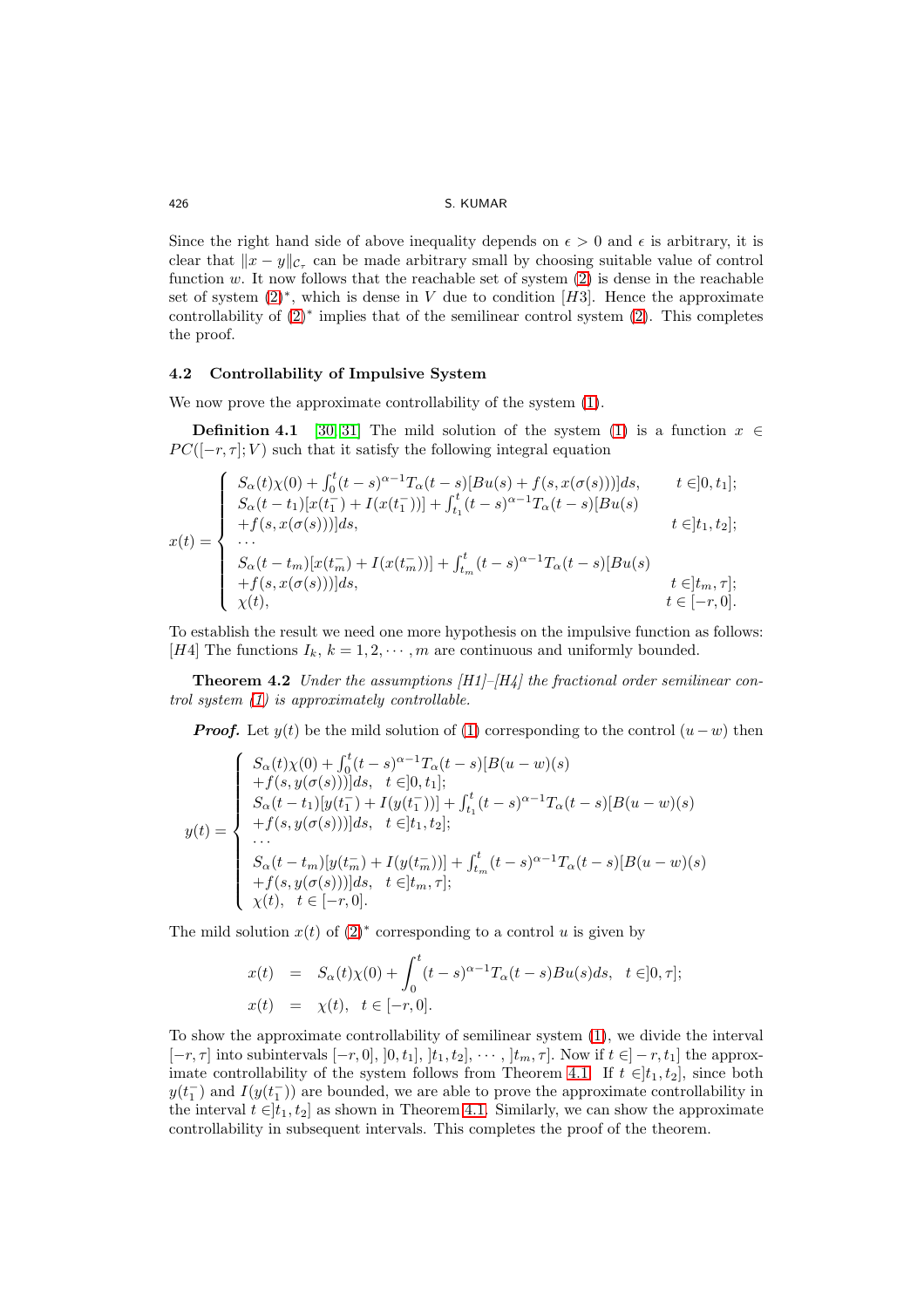## <span id="page-7-0"></span>5 Examples

In this section, we give examples to show the effectiveness of the developed theory.

**Example 5.1** Let  $V = L_2(0, \pi)$  and  $A \equiv \frac{d^2}{dx^2}$  with  $D(A)$  consisting of all  $y \in V$  with  $\frac{d^2y}{dx^2}$  and  $y(0) = 0 = y(\pi)$ . Put

$$
\phi_n(x) = \left(\frac{2}{\pi}\right)^{1/2} \sin(nx); 0 \le x \le \pi, n = 1, 2, \cdots,
$$

then  $\{\phi_n\}$  is an orthonormal base for V and  $\phi_n$  is the eigenfunction corresponding to the eigenvalue  $\lambda_n = -n^2$  of the operator A. Then the  $C_0$ -semigroup  $T(t)$  generated by A has  $\exp(\lambda_n t)$  as the eigenvalues and  $\phi_n$  as their corresponding eigenfunctions, see [\[39\]](#page-10-10).

Define an infinite-dimensional space  $\hat{V}$  by

$$
\hat{V} = \left\{ u \mid u = \sum_{n=2}^{\infty} u_n \phi_n, \text{ with } \sum_{n=2}^{\infty} u_n^2 < \infty \right\}.
$$

The norm in  $\hat{V}$  is defined by

$$
||u||_{\hat{V}} = \left(\sum_{n=2}^{\infty} u_n^2\right)^{1/2}.
$$

Define a continuous linear map B from  $\hat{V}$  to V as

$$
Bu = 2u_2\phi_1 + \sum_{n=2}^{\infty} u_n \phi_n
$$
 for  $u = \sum_{n=2}^{\infty} u_n \phi_n \in \hat{V}$ .

Let us consider the following fractional order semilinear control system of the form

<span id="page-7-1"></span>
$$
{}^{c}D_{t}^{\alpha}y(t,x) = \frac{\partial^{2}y(t,x)}{\partial x^{2}} + Bu(t,x) + f(t,y(\sigma(t))); t \in [0,\tau], 0 < x < \pi
$$
  

$$
y(t,0) = y(t,\pi) = 0; t > 0
$$
  

$$
y_{0}(x) = \frac{1}{r} \int_{-r}^{0} \exp(2s)y(s,x)ds.
$$
 (6)

Let  $\sigma(t) = \frac{t^2}{t^2 + t^2}$  $\frac{t^2}{t^2+1} - r$  be time varying after ffect such that  $\sigma(t) \leq t$  for all  $t \in [0, \tau]$ . If we take  $h(y)(t) = g(y)$  for  $y \in C_0$ ,  $t \in [-r, 0]; \varphi = y_0$ , where  $g : C_0 \to V$  is such that  $g(y)(x) = \frac{1}{r} \int_{-r}^{0} \exp(2s)y(s, x)ds$ . Thus we are able to define a function  $\chi \in \mathcal{C}_0$  such that  $\chi(t) = \frac{1}{k}y_0$  on  $[-r, 0]$  with  $k = \frac{1}{r} \int_{-r}^{0} \exp(2s)ds \neq 0$  and

$$
h(\chi)(t) = \frac{1}{r} \int_{-r}^{0} \exp(2s) \left(\frac{1}{k}y_0\right) ds = y_0 = \varphi(t).
$$

Thus the system  $(6)$  can be written in the abstract form given by  $(2)$ . If the conditions  $[H1]-[H3]$  are satisfied, then the approximate controllability of system [\(6\)](#page-7-1) follows from Theorem [4.1.](#page-4-4) For example, if we consider the function  $f$  as

$$
f(t, z) = l||z||(\phi_3(z) + \phi_4(z)),
$$

where l is a positive constant. Here it is clear that f satisfies  $[H3]$  with Lipschitz constant l and  $R(f) \subset R(B)$ . However, it should be noted that the nonlinear term is not uniformly bounded.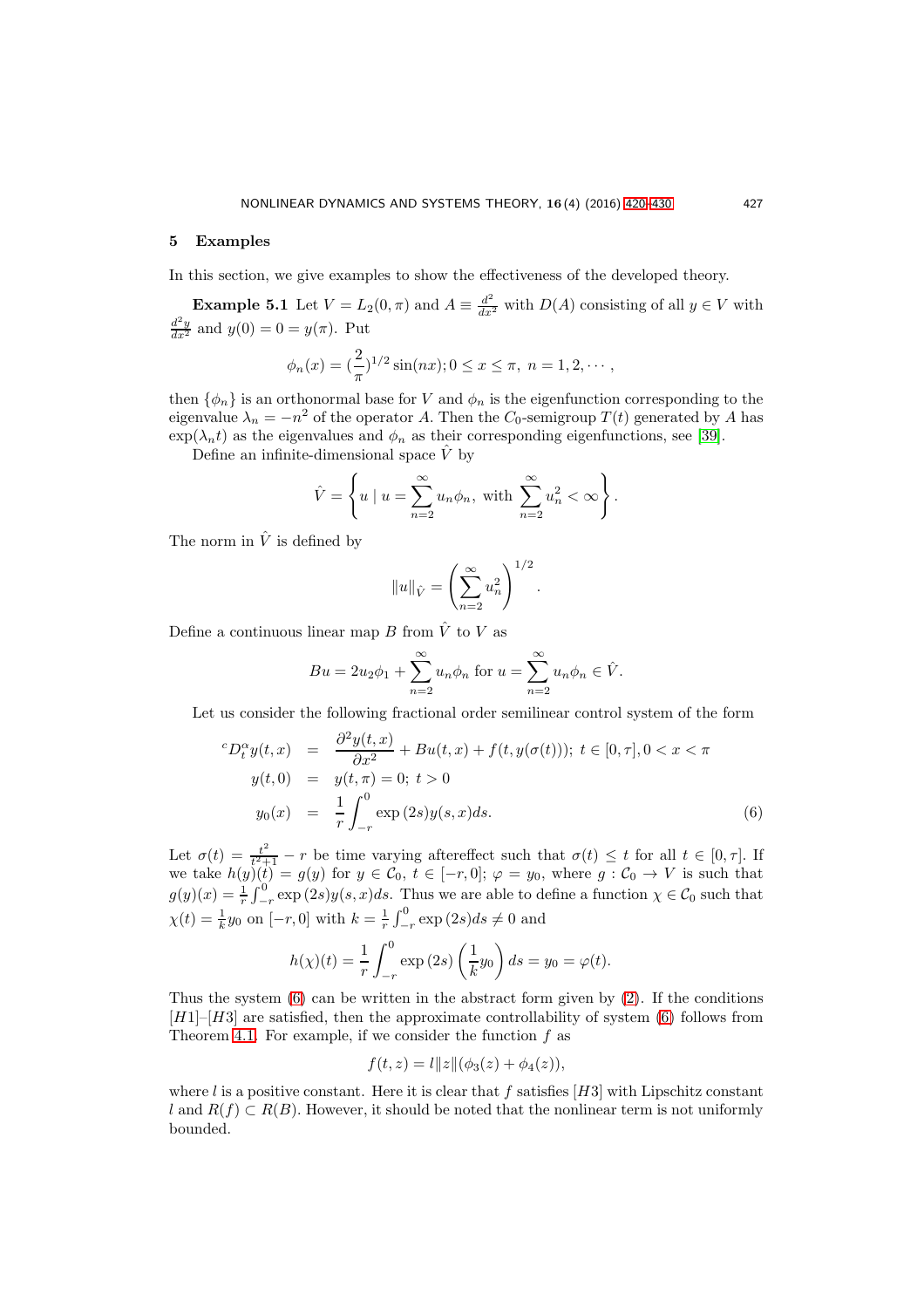Example 5.2 Let us consider the following fractional order impulsive system with finite delay

<span id="page-8-4"></span>
$$
{}^{c}D_{t}^{\alpha}y(t,x) = \frac{\partial^{2}y(t,x)}{\partial x^{2}} + Bu(t,x) + f(t,y(t-r,x)); \ t \in [0,\tau], 0 < x < \pi,
$$
  
\n
$$
y(t,0) = y(t,\pi) = 0; \ t > 0,
$$
  
\n
$$
y(t,x) = \varphi; \ t \in [-r,0],
$$
  
\n
$$
y(t_{k}^{+},x) - y(t_{k}^{-},x) = I_{k}(y(t_{k}^{-},x)); \ k = 0,1,2,\cdots,
$$
\n(7)

where  $I_k > 0$ ,  $k = 1, 2, \dots, m$  and  $\varphi \in \mathcal{D} = \{ \nu : [-r, \tau] \to V : \nu(t) \text{ is continuous} \}$ everywhere except for some  $t_k$  at which  $\nu(t_k^-)$  and  $\nu(t_k^+)$  exist and  $\nu(t_k^-) = \nu(t_k)$ .

The system [\(7\)](#page-8-4) can be reformulated in the abstract form given by [\(1\)](#page-2-1). The approximate controllability of the system [\(7\)](#page-8-4) follows from Theorem [4.2](#page-6-0) if the conditions [H<sub>1</sub>]–[H<sub>4</sub>] are satisfied.

## Conclusion

The approximate controllability of nonlocal impulsive fractional order semilinear time varying delay systems is proved. In literature, fixed-point theory has been used to establish the approximate controllability of semilinear control systems. This approach needs certain inequality conditions involving various system parameters which are sometimes difficult to be verified. Here, the approximate controllability of nonlocal impulsive fractional order semilinear control system has been proved for a certain class of nonlinear functions under simple sufficient conditions.

## Acknowledgment

The author acknowledge the support by R&D Doctoral Research scheme for University faculty.

## <span id="page-8-1"></span><span id="page-8-0"></span>References

- [1] Hilfer, R. Applications of Fractional Calculus in Physics. World Scientific, Singapore, 2000.
- [2] Kilbas, A.A., Srivastava, H.M. and Trujillo, J.J. Theory and Applications of Fractional Differential Equations. Elsevier, Amsterdam, 2006.
- [3] Oldham, K.B. and Spanier, J. The Fractional Calculus, Theory and Applications of Differentiation and Integration to Arbitrary Order. Academic Press, New York, London, 1974.
- [4] Fitt, A.D., Goodwin, A.R.H. and Wakeham, W.A. A fractional differential equation for a MEMS viscometer used in the oil industry. J. Comput. Applied Math. 229 (2009) 373–381.
- [5] Khamzin, A.A., Nigmatullin, R.R., Popov, I.I. and Murzaliev, B.A. Microscopic model of dielectric  $\alpha$ -relaxation in disordered media. Fract. Calc. Appl. Anal. **16** (1) (2013) 158–170.
- <span id="page-8-2"></span>[6] Valério, D., Machado, J.T. and Kiryakova, V. Some pioneers of the applications of fractional calculus. Fract. Calc. Appl. Anal. 17 (2) (2014) 552–578.
- <span id="page-8-3"></span>[7] Sakthivel, R., Mahmudov, N.I. and Nieto, J.J. Controllability for a class of fractional-order neutral evolution control systems. Applied Math. Comput. 218 (2012) 10334–10340.
- [8] Yan, Z. Approximate controllability of partial neutral functional differential systems of fractional order with state-dependent delay. Int. J. Control 85  $(8)$   $(2012)$  1-12.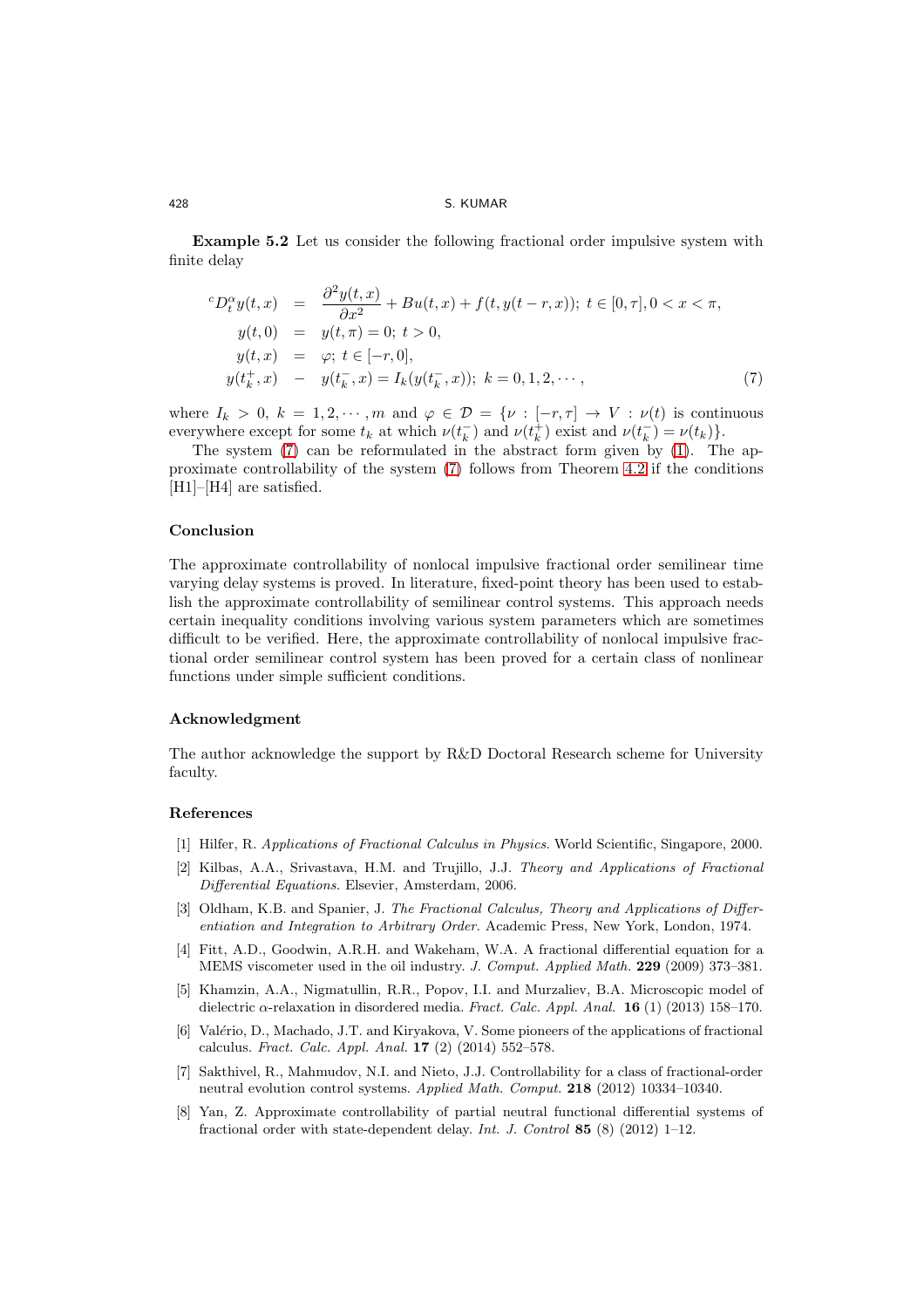- [9] Kumar, S. and Sukavanam, N. Approximate controllability of fractional order neutral control systems with delay. Int. J. Nonlinear Sci.  $13(4)(2012)$  454–462.
- [10] Sukavanam, N. and Kumar, S. Approximate controllability of fractional order semilinear delay systems. J. Optimiz. Theory Appl. 151 (2011) 373–384.
- [11] Kumar, S. and Sukavanam, N. Approximate controllability of fractional order semilinear system with finite delay Int. J. Mathematical Sciences and Applications  $2(1)(2011)$  417-424.
- [12] Sakthivel, R., Ren, Y. and Mahmudov, N.I. On the approximate controllability of semilinear fractional differential systems. Comput. Math. Appl. 62 (2011) 1451–1459.
- [13] Debbouche, A. and Baleanu, D. Controllability of fractional evolution nonlocal impulsive quasilinear delay integro-differential systems. Comput. Math. Appl. 62 (2011) 1442–1450.
- <span id="page-9-5"></span>[14] Kumar, S. and Sukavanam, N. Approximate controllability of fractional order semilinear systems with bounded delay. J. Differ. Equ.  $252$  (2012) 6163-6174.
- [15] Kumar, S. and Sukavanam, N. Controllability of fractional order system with nonlinear term having integral contractor. Fract. Calc. Appl. Anal. 16 (4) (2013) 791–801.
- [16] Kumar, S. and Sukavanam, N. On the approximate controllability of fractional order control systems with delay. Nonlinear Dyn. Syst. Theory 13 (1) (2013) 69–78.
- [17] Das, S., Pandey D.N. and Sukavanam N. Approximate controllability of a functional differential equation with deviated argument. Nonlinear Dyn. Syst. Theory 14 (3) (2014) 266–278.
- [18] Shukla, A., Sukavanam, N. and Pandey, D.N. Approximate controllability of semilinear stochastic control system with nonlocal conditions. Nonlinear Dyn. Syst. Theory 15 (3) (2015) 321–333.
- <span id="page-9-0"></span>[19] Boudaoui A. and Slama A. Approximate controllability of nonlinear fractional impulsive stochastic differential equations with nonlocal conditions and infinite delay. Nonlinear Dyn. *Syst. Theory* **16** (1) (2016) 35–48.
- <span id="page-9-1"></span>[20] Kavitha, V. and Arjunan, M.M. Controllability of impulsive quasi-linear fractional mixed volterra-fredholm-type integrodifferential equations in Banach spaces. J. Nonlinear Sci. Appl. 4 (2011) 152–169.
- [21] Yan, Z. Controllability of fractional-order partial neutral functional integrodifferential inclusions with infinite delay. J. Franklin Inst. 348 (2011) 2156–2173.
- [22] Ahmed, H.M. Boundary controllability of nonlinear fractional integrodifferential systems. Adv. Difference Equ., Vol. 2010 (2010), Article ID 279493.
- [23] Tomar, N.K., Kumar, S. On controllability of nonlocal retarded semilinear distributed control systems. Differ. Equ. Dyn. Syst. 21 (3) (2013) 215–223.
- <span id="page-9-2"></span>[24] Tomar, N.K., Dabas, J. Controllability of impulsive fractional order semilinear evolution equations with nonlocal conditions. J. Nonlinear Evol. Equ. Appl.  $5$  (2012) 57–67.
- <span id="page-9-3"></span>[25] Tomar, N.K., Kumar, S. Approximate controllability of nonlocal semilinear time-varying delay control systems. Nonlinear Dyn. Syst. Theory 12 (3) (2012) 303–310.
- <span id="page-9-4"></span>[26] Muthukumar, P. and Balasubramaniam, P. Approximate controllability of nonlinear stochastic evolution systems with time-varying delays. J. Franklin Inst. 346 (2009) 65– 80.
- <span id="page-9-6"></span>[27] Sukavanam, N. and Tafesse, S. Approximate controllability of a delayed semilinear control system with growing nonlinear term. Nonlinear Anal. 74 (2011) 6868-6875.
- <span id="page-9-7"></span>[28] Debbouche, A. and Torres, D.F.M. Approximate controllability of fractional nonlocal delay semilinear systems in Hilbert spaces. Int. J. Control 86 (9) (2013) 1577-1585.